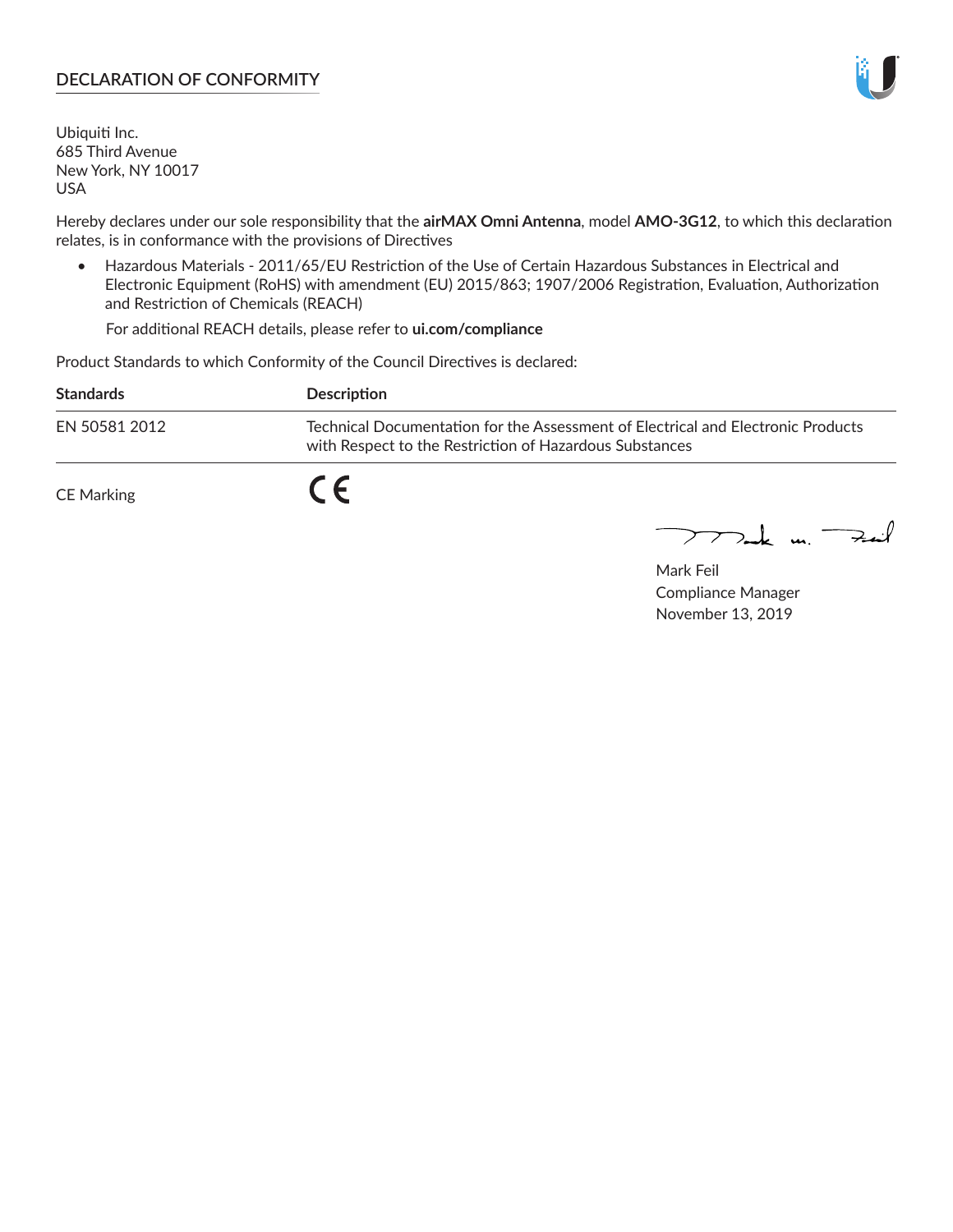# **DECLARATION OF CONFORMITY**



## **български** [Bulgarian]

С настоящото UBIQUITI декларира, че това устройство AMO-3G12 отговаря на основните изисквания и други приложими разпоредби на Директива 2011/65/ЕС с изменение (ЕС) 2015/863.

## **Hrvatski** [Croatian]

Tvrtka UBIQUITI ovim putem izjavljuje da je ovaj uređaj AMO-3G12 u skladu s osnovnim zahtjevima i ostalim bitnim odredbama direktiva 2011/65/EU i dopunom (EU) 2015/863.

# **Čeština** [Czech]

Společnost UBIQUITI tímto prohlašuje, že zařízení AMO-3G12 splňuje základní požadavky a jiné související podmínky směrnice 2011/65/EU a dodatku (EU) 2015/863.

### **Dansk** [Danish]

Hermed erklærer UBIQUITI, at denne AMO-3G12-enhed overholder de essentielle krav og andre relevante bestemmelser i direktivet 2011/65/EU med tillæg (EU) 2015/863.

### **Nederlands** [Dutch]

UBIQUITI verklaart hierbij dat dit AMO-3G12-apparaat voldoet aan de essentiële vereisten en andere relevante voorwaarden uit de Europese richtlijn 2011/65/EU en gedelegeerde richtlijn (EU) 2015/863.

#### **English**

Hereby, UBIQUITI, declares that this AMO-3G12 device, is in compliance with the essential requirements and other relevant provisions of Directive 2011/65/EU with amendment (EU) 2015/863.

### **Eesti keel** [Estonian]

Käesolevaga kinnitab UBIQUITI, et antud AMO-3G12 seade vastab direktiivis 2011/65/EL välja toodud põhilistele nõuetele ning muudele asjakohastele sätetele, koos parandusega (EL) 2015/863.

## **Suomi** [Finnish]

UBIQUITI vakuuttaa täten, että tämä AMO-3G12-laite on direktiivien 2011/65/EU ja (EU) 2015/863 oleellisten vaatimusten ja muiden ehtojen mukainen.

#### **Français** [French]

Par les présentes, UBIQUITI déclare que ce dispositif AMO-3G12 est conforme aux exigences essentielles et aux autres dispositions pertinentes de la directive 2011/65/UE avec l'amendement (UE) 2015/863.

## **Deutsch** [German]

UBIQUITI erklärt hiermit, dass dieses Gerät AMO-3G12 den grundlegenden Anforderungen und anderen relevanten Bestimmungen der Richtlinien 2011/65/EU und (EU) 2015/863 entspricht.

#### **Ελληνικά** [Greek]

Δια του παρόντος η UBIQUITI δηλώνει ότι αυτή η συσκευή AMO-3G12 συμμορφώνεται με τις βασικές απαιτήσεις και άλλες σχετικές διατάξεις της Οδηγίας 2011/65/ΕΕ με την τροποποίηση (ΕΕ) 2015/863.

## **Magyar** [Hungarian]

Az UBIQUITI kijelenti, hogy a(z) AMO-3G12 számú eszköz megfelel a 2011/65/EU irányelv (EU) 2015/863. számú módosítása alapvető követelményeinek és egyéb vonatkozó rendelkezéseinek.

#### **Íslenska** [Icelandic]

UBIQUITI lýsir því hér með yfir að AMO-3G12 er í samræmi við nauðsynlegar kröfur og önnur viðeigandi ákvæði í tilskipun 2011/65/EU ásamt viðbótum í (EU) 2015/863.

#### **Italiano** [Italian]

Con la presente, UBIQUITI dichiara che il presente dispositivo AMO-3G12 è conforme ai requisiti essenziali e alle altre disposizioni pertinenti della direttiva 2011/65/UE con l'emendamento (UE) 2015/863.